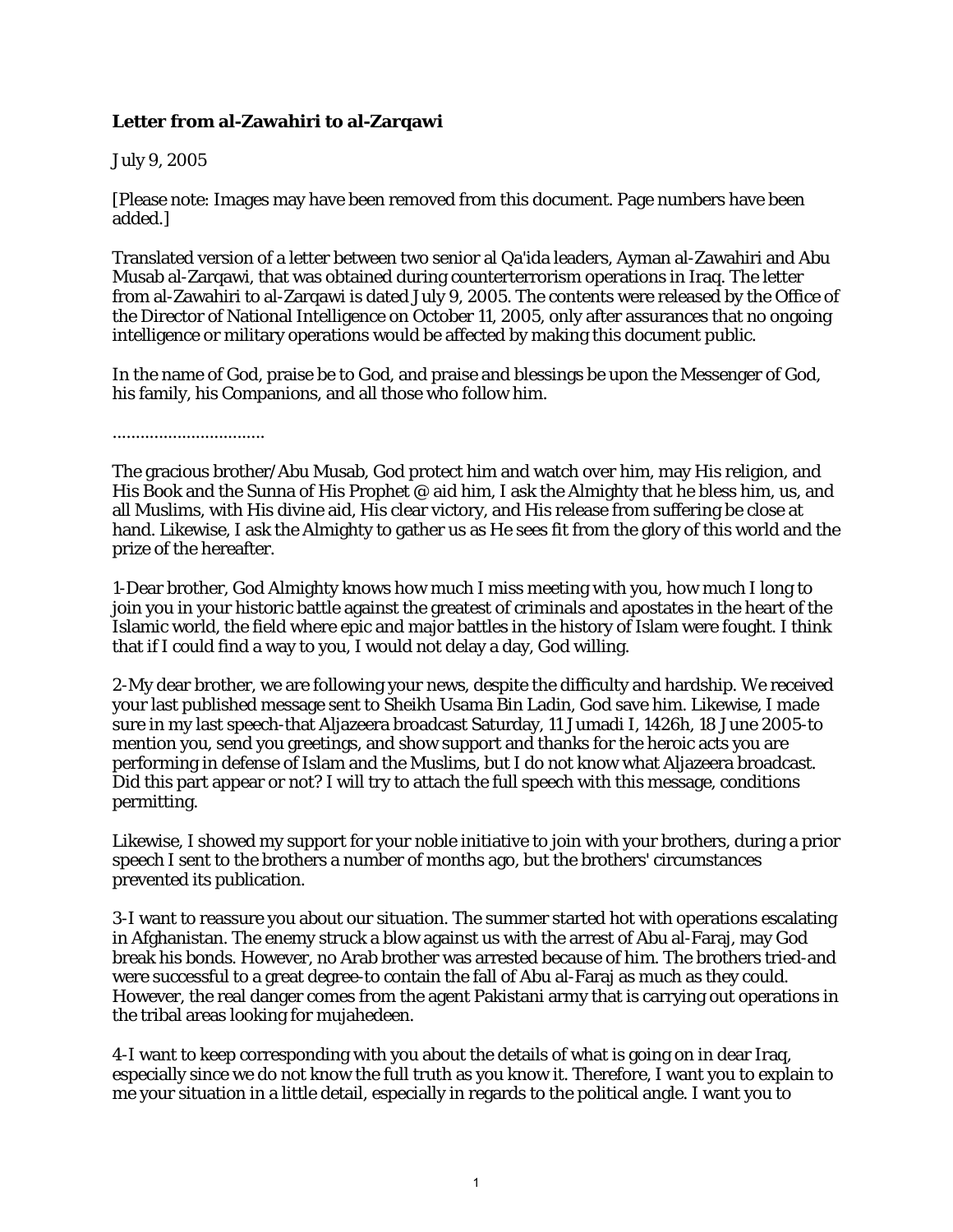express to me what is on your mind in regards to what is on my mind in the way of questions and inquiries.

A-I want to be the first to congratulate you for what God has blessed you with in terms of fighting battle in the heart of the Islamic world, which was formerly the field for major battles in Islam's history, and what is now the place for the greatest battle of Islam in this era, and what will happen, according to what appeared in the Hadiths of the Messenger of God @ about the epic battles between Islam and atheism. It has always been my belief that the victory of Islam will never take place until a Muslim state is established in the manner of the Prophet in the heart of the Islamic world, specifically in the Levant, Egypt, and the neighboring states of the Peninsula and Iraq; however, the center would be in the Levant and Egypt. This is my opinion, which I do not preach as infallibile, but I have reviewed historical events and the behavior of the enemies of Islam themselves, and they did not establish Israel in this triangle surrounded by Egypt and Syria and overlooking the Hijaz except for their own interests.

As for the battles that are going on in the far-flung regions of the Islamic world, such as Chechnya, Afghanistan, Kashmir, and Bosnia, they are just the groundwork and the vanguard for the major battles which have begun in the heart of the Islamic world. We ask God that He send down his victory upon us that he promised to his faithful worshipers.

It is strange that the Arab nationalists also have, despite their avoidance of Islamic practice, come to comprehend the great importance of this province. It is like a bird whose wings are Egypt and Syria, and whose heart is Palestine. They have come to comprehend the goal of planting Israel in this region, and they are not misled in this, rather they have admitted their ignorance of the religious nature of this conflict.

What I mean is that God has blessed you and your brothers while many of the Muslim mujahedeen have longed for that blessing, and that is Jihad in the heart of the Islamic world. He has, in addition to that, granted you superiority over the idolatrous infidels, traitorous apostates, and those turncoat deviants.

This is what God Almighty has distinguished you and your brothers with over the mujahedeen before you who fought in the heart of the Islamic world, and in Egypt and Syria to be precise, but this splendor and superiority against the enemies of Islam was not ordained for them.

God also blessed you not only with the splendor of the spearhead of Jihad, but with the splendor as well of the doctrines of monotheism, the rejection of polytheism, and avoidance of the tenets of the secularists and detractors and inferiors, the call to the pure way of the Prophet, and the sublime goal that the Prophet @ left to his companions {. This is a blessing on top of blessing on top of blessing which obliges you and your noble brothers to be constantly thankful and full of praise. The Almighty said: (If ye are grateful, He is pleased with you) and the Almighty says: (If ye are grateful, I will add more unto you.)

B-Because of this, we are extremely concerned, as are the mujahedeen and all sincere Muslims, about your Jihad and your heroic acts until you reach its intended goal. You know well that purity of faith and the correct way of living are not connected necessarily to success in the field unless you take into consideration the reasons and practices which events are guided by. For the grandson of the Prophet Imam al Hussein Bin Ali }, the Leader of the Faithful Abdallah Bin al-Zubair }, Abdul Rahman Bin al-Ashath  $\sim$ , and other great people, did not achieve their soughtafter goal.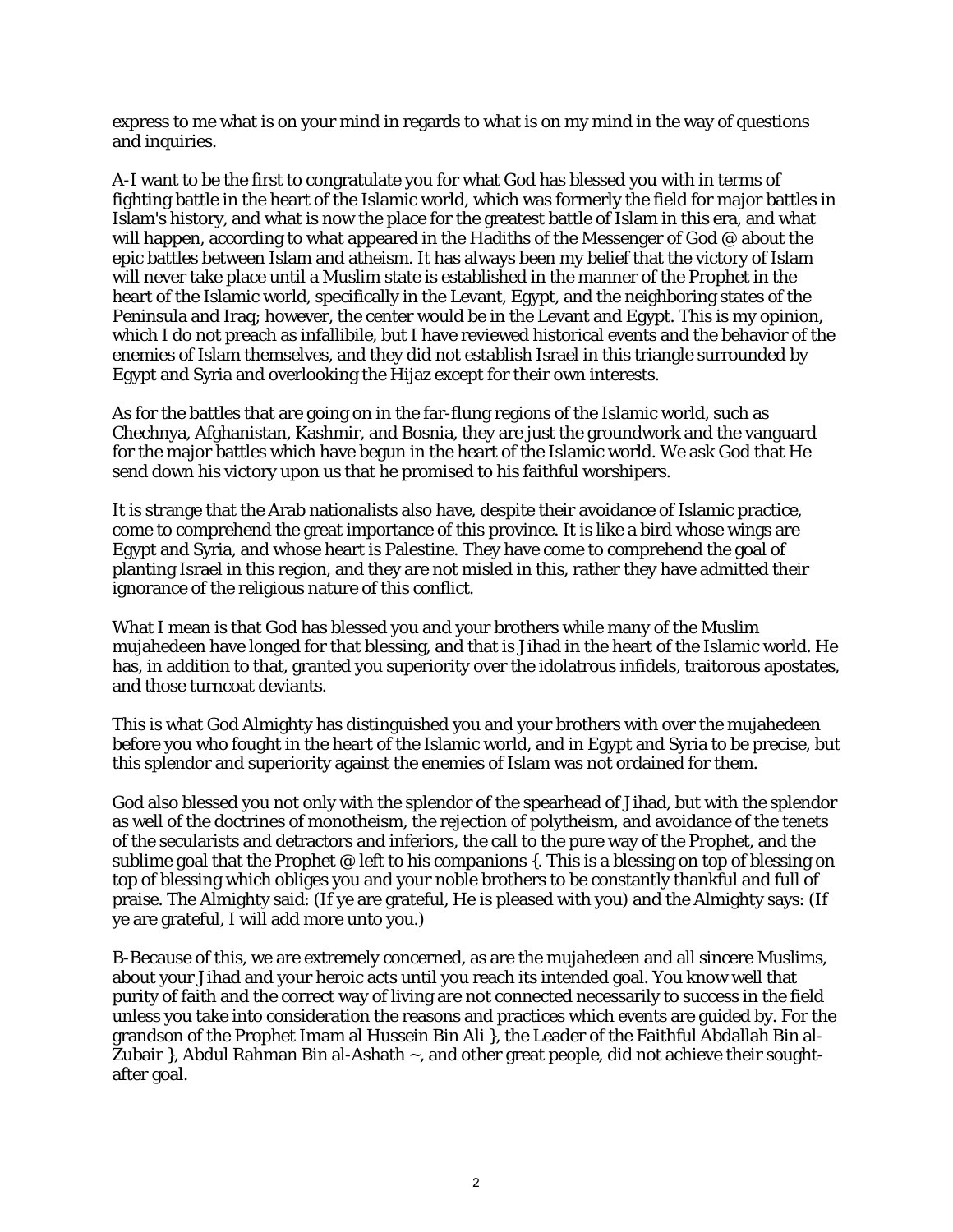C-If our intended goal in this age is the establishment of a caliphate in the manner of the Prophet and if we expect to establish its state predominantly-according to how it appears to usin the heart of the Islamic world, then your efforts and sacrifices-God permitting-are a large step directly towards that goal.

So we must think for a long time about our next steps and how we want to attain it, and it is my humble opinion that the Jihad in Iraq requires several incremental goals:

The first stage: Expel the Americans from Iraq.

The second stage: Establish an Islamic authority or amirate, then develop it and support it until it achieves the level of a caliphate- over as much territory as you can to spread its power in Iraq, i.e., in Sunni areas, is in order to fill the void stemming from the departure of the Americans, immediately upon their exit and before un-Islamic forces attempt to fill this void, whether those whom the Americans will leave behind them, or those among the un-Islamic forces who will try to jump at taking power.

There is no doubt that this amirate will enter into a fierce struggle with the foreign infidel forces, and those supporting them among the local forces, to put it in a state of constant preoccupation with defending itself, to make it impossible for it to establish a stable state which could proclaim a caliphate, and to keep the Jihadist groups in a constant state of war, until these forces find a chance to annihilate them.

The third stage: Extend the jihad wave to the secular countries neighboring Iraq.

The fourth stage: It may coincide with what came before: the clash with Israel, because Israel was established only to challenge any new Islamic entity.

My raising this idea-I don't claim that it's infallible-is only to stress something extremely important. And it is that the mujahedeen must not have their mission end with the expulsion of the Americans from Iraq, and then lay down their weapons, and silence the fighting zeal. We will return to having the secularists and traitors holding sway over us. Instead, their ongoing mission is to establish an Islamic state, and defend it, and for every generation to hand over the banner to the one after it until the Hour of Resurrection.

If the matter is thus, we must contemplate our affairs carefully, so that we are not robbed of the spoils, and our brothers did not die, so that others can reap the fruits of their labor.

D-If we look at the two short-term goals, which are removing the Americans and establishing an Islamic amirate in Iraq, or a caliphate if possible, then, we will see that the strongest weapon which the mujahedeen enjoy - after the help and granting of success by God - is popular support from the Muslim masses in Iraq, and the surrounding Muslim countries.

So, we must maintain this support as best we can, and we should strive to increase it, on the condition that striving for that support does not lead to any concession in the laws of the Sharia.

And it's very important that you allow me to elaborate a little here on this issue of popular support. Let's say:

(1) If we are in agreement that the victory of Islam and the establishment of a caliphate in the manner of the Prophet will not be achieved except through jihad against the apostate rulers and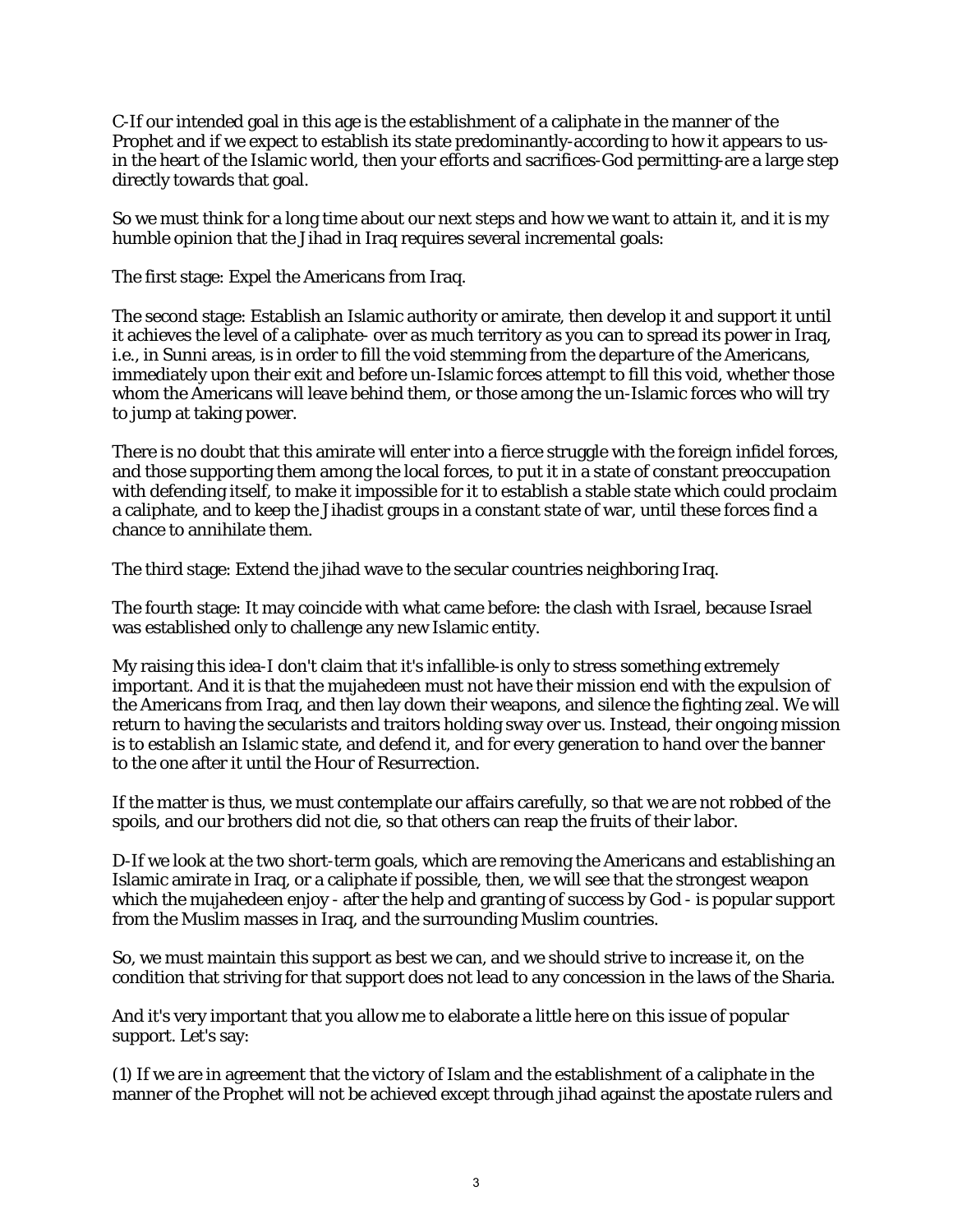their removal, then this goal will not be accomplished by the mujahed movement while it is cut off from public support, even if the Jihadist movement pursues the method of sudden overthrow. This is because such an overthrow would not take place without some minimum of popular support and some condition of public discontent which offers the mujahed movement what it needs in terms of capabilities in the quickest fashion. Additionally, if the Jihadist movement were obliged to pursue other methods, such as a popular war of jihad or a popular intifadah, then popular support would be a decisive factor between victory and defeat.

(2) In the absence of this popular support, the Islamic mujahed movement would be crushed in the shadows, far from the masses who are distracted or fearful, and the struggle between the Jihadist elite and the arrogant authorities would be confined to prison dungeons far from the public and the light of day. This is precisely what the secular, apostate forces that are controlling our countries are striving for. These forces don't desire to wipe out the mujahed Islamic movement, rather they are stealthily striving to separate it from the misguided or frightened Muslim masses. Therefore, our planning must strive to involve the Muslim masses in the battle, and to bring the mujahed movement to the masses and not conduct the struggle far from them.

(3) The Muslim masses-for many reasons, and this is not the place to discuss it-do not rally except against an outside occupying enemy, especially if the enemy is firstly Jewish, and secondly American.

This, in my limited opinion, is the reason for the popular support that the mujahedeen enjoy in Iraq, by the grace of God.

As for the sectarian and chauvinistic factor, it is secondary in importance to outside aggression, and is much weaker than it. In my opinion-which is limited and which is what I see far from the scene-the awakening of the Sunni people in Iraq against the Shia would not have had such strength and toughness were it not for the treason of the Shia and their collusion with the Americans, and their agreement with them to permit the Americans to occupy Iraq in exchange for the Shia assuming power.

(4) Therefore, the mujahed movement must avoid any action that the masses do not understand or approve, if there is no contravention of Sharia in such avoidance, and as long as there are other options to resort to, meaning we must not throw the masses-scant in knowledge-into the sea before we teach them to swim, relying for guidance in that on the saying of the Prophet @ to Umar bin al-Khattab<: lest the people should say that Muhammad used to kill his Companions.

Among the practical applications of this viewpoint in your blessed arena:

**(A) The matter of preparing for the aftermath of the exit of the Americans:** The Americans will exit soon, God willing, and the establishment of a governing authority-as soon as the country is freed from the Americans-does not depend on force alone. Indeed, it's imperative that, in addition to force, there be an appeasement of Muslims and a sharing with them in governance and in the Shura council and in promulgating what is allowed and what is not allowed. In my view-which I continue to reiterate is limited and has a distant perspective upon the events-this must be achieved through the people of the Shura and who possess authority to determine issues and make them binding, and who are endowed with the qualifications for working in Sharia law. They would be elected by the people of the country to represent them and overlook the work of the authorities in accordance with the rules of the glorious Sharia.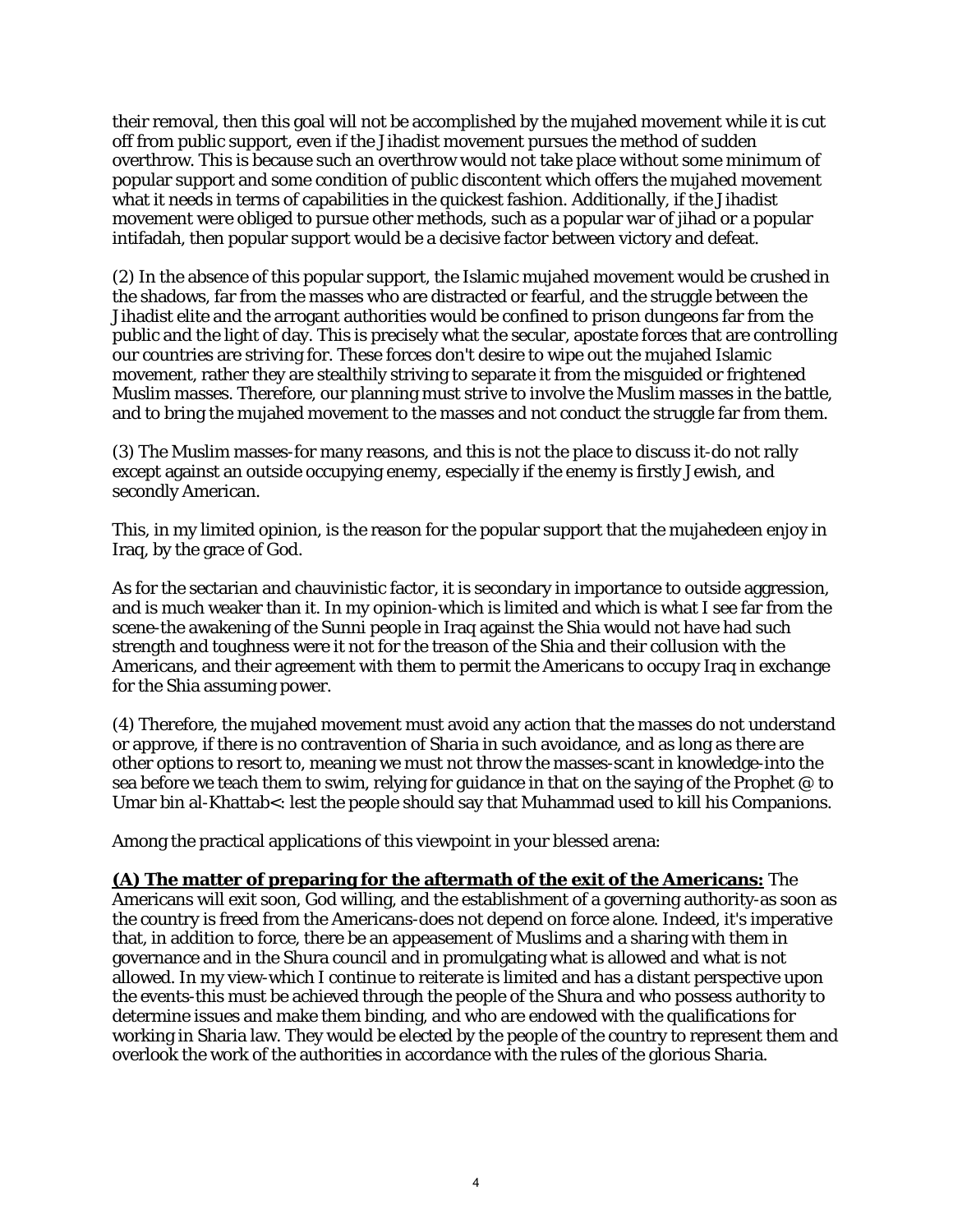And it doesn't appear that the Mujahedeen, much less the al-Qaida in the Land of Two Rivers, will lay claim to governance without the Iraqi people. Not to mention that that would be in contravention of the Shura methodology. That is not practical in my opinion.

You might ask an important question: What drives me to broach these matters while we are in the din of war and the challenges of killing and combat?

My answer is, firstly: Things may develop faster than we imagine. The aftermath of the collapse of American power in Vietnam-and how they ran and left their agents-is noteworthy. Because of that, we must be ready starting now, before events overtake us, and before we are surprised by the conspiracies of the Americans and the United Nations and their plans to fill the void behind them. We must take the initiative and impose a fait accompli upon our enemies, instead of the enemy imposing one on us, wherein our lot would be to merely resist their schemes.

Second: This is the most vital part. This authority, or the Sharia amirate that is necessary, requires fieldwork starting now, alongside the combat and war. It would be a political endeavor in which the mujahedeen would be a nucleus around which would gather the tribes and their elders, and the people in positions, and scientists, and merchants, and people of opinion, and all the distinguished ones who were not sullied by appeasing the occupation and those who defended Islam.

We don't want to repeat the mistake of the Taliban, who restricted participation in governance to the students and the people of Qandahar alone. They did not have any representation for the Afghan people in their ruling regime, so the result was that the Afghan people disengaged themselves from them. Even devout ones took the stance of the spectator and, when the invasion came, the amirate collapsed in days, because the people were either passive or hostile. Even the students themselves had a stronger affiliation to their tribes and their villages than their affiliation to the Islamic amirate or the Taliban movement or the responsible party in charge of each one of them in his place. Each of them retreated to his village and his tribe, where his affiliation was stronger!!

The comparison between the fall of Kabul and the resistance of Fallujah, Ramadi, and Al Qaim and their fearless sisters shows a clear distinction, by God's grace and His kindness. It is the matter towards which we must strive, that we must support and strengthen.

Therefore, I stress again to you and to all your brothers the need to direct the political action equally with the military action, by the alliance, cooperation and gathering of all leaders of opinion and influence in the Iraqi arena. I can't define for you a specific means of action. You are more knowledgeable about the field conditions. But you and your brothers must strive to have around you circles of support, assistance, and cooperation, and through them, to advance until you become a consensus, entity, organization, or association that represents all the honorable people and the loyal folks in Iraq. I repeat the warning against separating from the masses, whatever the danger.

**(2) Striving for the unity of the mujahedeen:** This is something I entrust to you. It is between you and God. If the mujahedeen are scattered, this leads to the scattering of the people around them. I don't have detailed information about the situation of the mujahedeen, so I ask that you help us with some beneficial details in this, and the extent of the different mujahedeen movements' readiness to join the course of unity.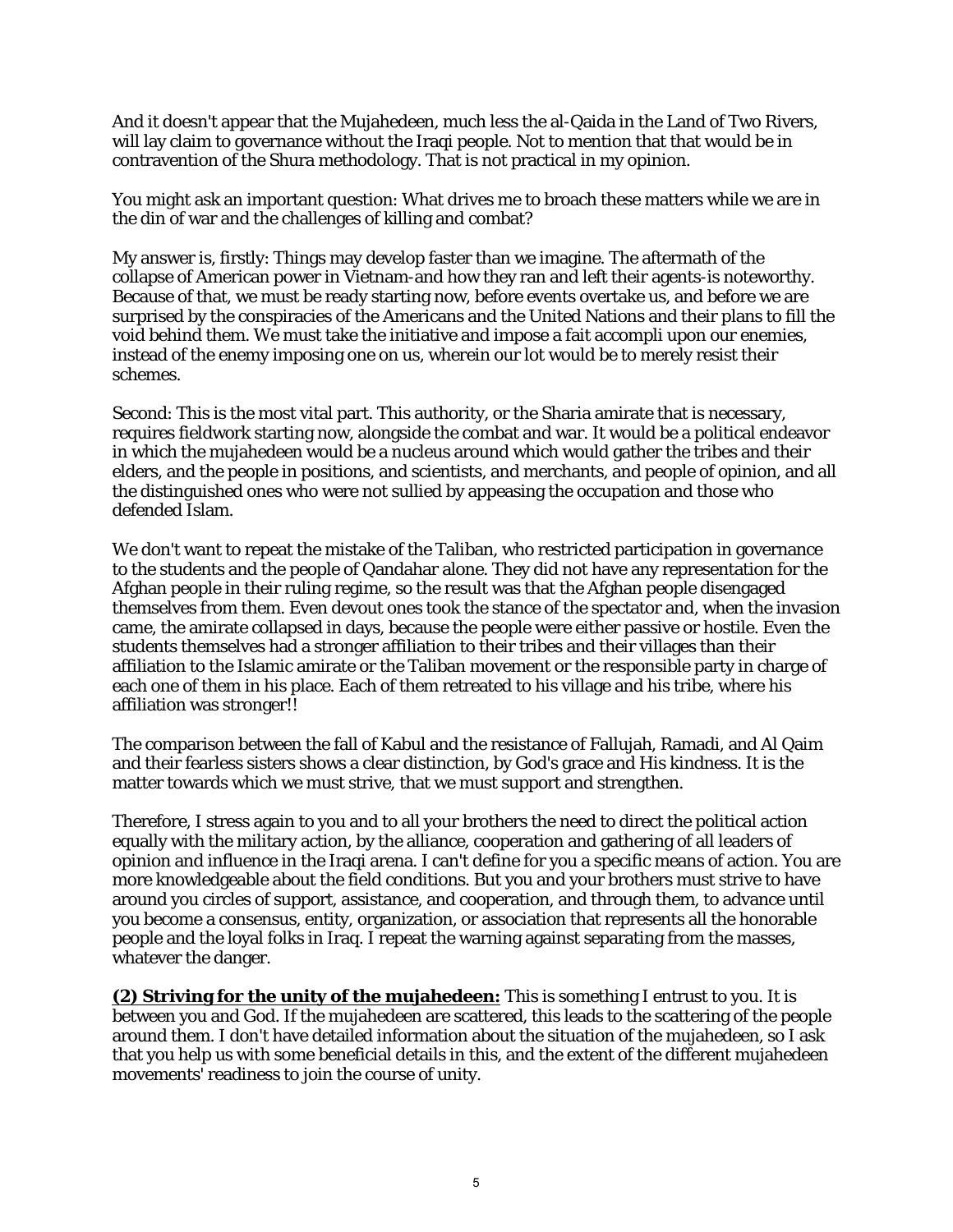**(3) Striving for the ulema:** From the standpoint of not highlighting the doctrinal differences which the masses do not understand, such as this one is Matridi or this one is Ashari or this one is Salafi, and from the standpoint of doing justice to the people, for there may be in the world a heresy or an inadequacy in a side which may have something to give to jihad, fighting, and sacrifice for God. We have seen magnificent examples in the Afghan jihad, and the prince of believers, Mullah Muhammad Omar - may God protect him - himself is of Hanafi adherence, Matridi doctrine, but he stood in the history of Islam with a stance rarely taken. You are the richer if you know the stances of the authentic ulema on rulers in times of jihad and the defense of the Muslim holy sites. And more than that, their stances on doing justice to the people and not denying their merit.

The ulema among the general public are, as well, the symbol of Islam and its emblem. Their disparagement may lead to the general public deeming religion and its adherents as being unimportant. This is a greater injury than the benefit of criticizing a theologian on a heresy or an issue.

Of course, these words of mine have nothing to do with the hypocritical traitors who are in allegiance with the crusaders, but I wish to stress the warning against diminishing the ulema before the general public.

Also, the active mujahedeen ulema - even if there may be some heresy or fault in them that is not blasphemous - we must find a means to include them and to benefit from their energy. You know well -what I am mentioning to you- that many of the most learned ulema of Islam such as Izz Bin Abdul Salam, al-Nawawi, and Ibn Hajar - may God have mercy on them - were Ashari. And many of the most eminent jihadists, whom the Umma resolved unanimously to praise such as Nur al-Din Bin Zanki and Salahal-Din al-Ayyubi - were Ashari. The mujahedeen sultans who came after them - who didn't reach their level - whom the ulema and the historians lauded such as Sayf al-Din Qatz, Rukn al-Din Baybars, al-Nasir Muhammad Bin-Qallawun, and Muhammad al-Fatih, were Ashari or Matridi. They fell into errors, sins, and heresies. And the stances of Sheikh al-Islam Ibn Taymiya regarding al-Nasir Muhammad Bin Qallawun and his extolling of him and his inciting him to jihad - despite the prosecutions and prison which befell the sheikh in his time - are well known.

If you take into account the fact that most of the Umma's ulema are Ashari or Matridi, and if you take into consideration as well the fact that the issue of correcting the mistakes of ideology is an issue that will require generations of the call to Islam and modifying the educational curricula, and that the mujahedeen are not able to undertake this burden, rather they are in need of those who will help them with the difficulties and problems they face; if you take all this into consideration, and add to it the fact that all Muslims are speaking of jihad, whether they are Salafi or non-Salafi, then you would understand that it is a duty of the mujahed movement to include the energies of the Umma and in its wisdom and prudence to fill the role of leader, trailblazer, and exploiter of all the capabilities of the Umma for the sake of achieving our aims: a caliphate along the lines of the Prophet's, with God's permission.

I do not know the details of the situation where you are, but I do not want us to repeat the mistake of Jamil al-Rahman~, who was killed and whose organization was shattered, because he neglected the realities on the ground.

## **(4) The position on the Shia:**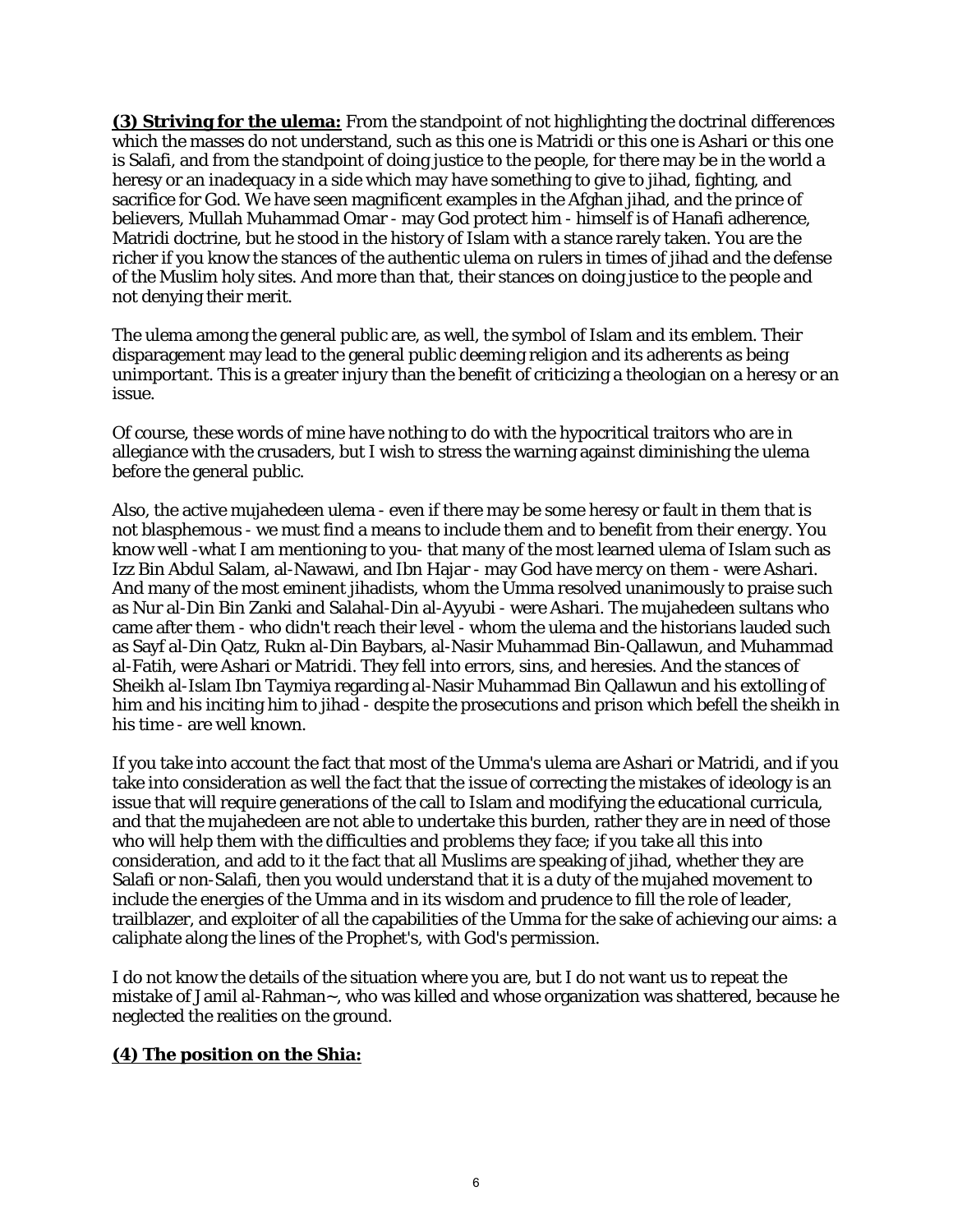This subject is complicated and detailed. I have brought it up here so as not to address the general public on something they do not know. But please permit me to present it logically:

(A) I repeat that I see the picture from afar, and I repeat that you see what we do not see. No doubt you have the right to defend yourself, the mujahedeen, and Muslims in general and in particular against any aggression or threat of aggression.

(B) I assert here that any rational person understands with ease that the Shia cooperated with the Americans in the invasion of Afghanistan, Rafsanjani himself confessed to it, and they cooperated with them in the overthrow of Saddam and the occupation of Iraq in exchange for the Shia's assumption of power and their turning a blind eye to the American military presence in Iraq. This is clear to everybody who has two eyes.

(C) People of discernment and knowledge among Muslims know the extent of danger to Islam of the Twelve'er school of Shiism. It is a religious school based on excess and falsehood whose function is to accuse the companions of Muhammad { of heresy in a campaign against Islam, in order to free the way for a group of those who call for a dialogue in the name of the hidden mahdi who is in control of existence and infallible in what he does. Their prior history in cooperating with the enemies of Islam is consistent with their current reality of connivance with the Crusaders.

(D) The collision between any state based on the model of prophecy with the Shia is a matter that will happen sooner or later. This is the judgment of history, and these are the fruits to be expected from the rejectionist Shia sect and their opinion of the Sunnis. These are clear, wellknown matters to anyone with a knowledge of history, the ideologies, and the politics of states.

(E) We must repeat what we mentioned previously, that the majority of Muslims don't comprehend this and possibly could not even imagine it. For that reason, many of your Muslim admirers amongst the common folk are wondering about your attacks on the Shia. The sharpness of this questioning increases when the attacks are on one of their mosques, and it increases more when the attacks are on the mausoleum of Imam Ali Bin Abi Talib, may God honor him. My opinion is that this matter won't be acceptable to the Muslim populace however much you have tried to explain it, and aversion to this will continue.

Indeed, questions will circulate among mujahedeen circles and their opinion makers about the correctness of this conflict with the Shia at this time. Is it something that is unavoidable? Or, is it something can be put off until the force of the mujahed movement in Iraq gets stronger? And if some of the operations were necessary for self-defense, were all of the operations necessary? Or, were there some operations that weren't called for? And is the opening of another front now in addition to the front against the Americans and the government a wise decision? Or, does this conflict with the Shia lift the burden from the Americans by diverting the mujahedeen to the Shia, while the Americans continue to control matters from afar? And if the attacks on Shia leaders were necessary to put a stop to their plans, then why were there attacks on ordinary Shia? Won't this lead to reinforcing false ideas in their minds, even as it is incumbent on us to preach the call of Islam to them and explain and communicate to guide them to the truth? And can the mujahedeen kill all of the Shia in Iraq? Has any Islamic state in history ever tried that? And why kill ordinary Shia considering that they are forgiven because of their ignorance? And what loss will befall us if we did not attack the Shia? And do the brothers forget that we have more than one hundred prisoners - many of whom are from the leadership who are wanted in their countries - in the custody of the Iranians? And even if we attack the Shia out of necessity, then why do you announce this matter and make it public, which compels the Iranians to take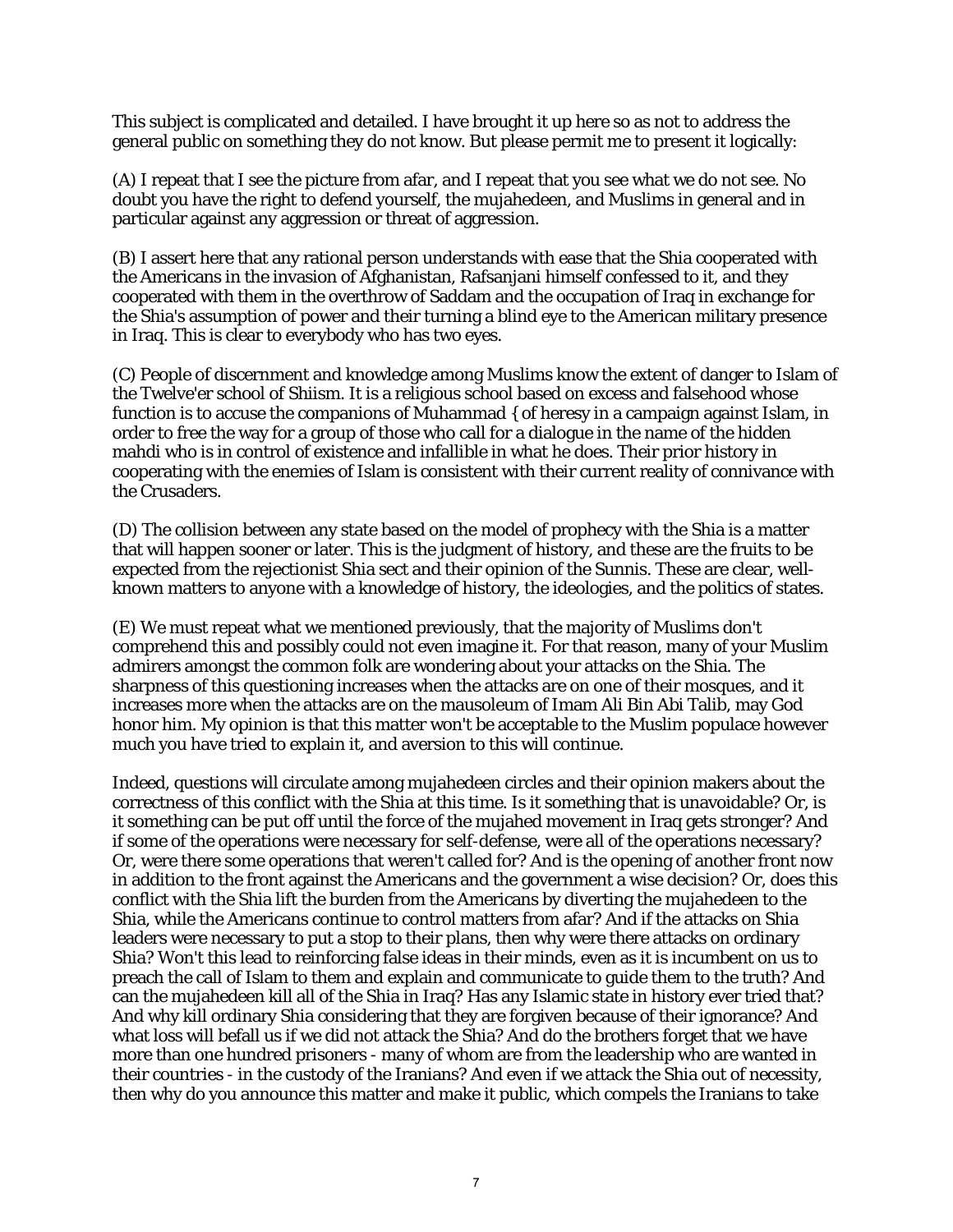counter measures? And do the brothers forget that both we and the Iranians need to refrain from harming each other at this time in which the Americans are targeting us?

All of these questions and others are circulating among your brothers, and they are monitoring the picture from afar, as I told you. One who monitors from afar lacks many of the important details that affect decision-making in the field.

However, monitoring from afar has the advantage of providing the total picture and observing the general line without getting submerged in the details, which might draw attention away from the direction of the target. As the English proverb says, the person who is standing among the leaves of the tree might not see the tree.

One of the most important factors of success is that you don't let your eyes lose sight of the target, and that it should stand before you always. Otherwise you deviate from the general line through a policy of reaction. And this is a lifetime's experience, and I will not conceal from you the fact that we suffered a lot through following this policy of reaction, then we suffered a lot another time because we tried to return to the original line.

One of the most important things facing the leadership is the enthusiasm of the supporters, and especially of the energetic young men who are burning to make the religion victorious. This enthusiasm must flow wisely, and al-Mutanabbi says:

Courage in a man does suffice but not like the courage of one who is wise.

And he also says:

Judiciousness precedes the courage of the courageous which is second And when the two blend in one free soul it reaches everywhere in the heavens.

In summation, with regard to the talk about the issue of the Shia, I would like to repeat that I see that matter from afar without being aware of all the details, I would like my words to be deserving of your attention and consideration, and God is the guarantor of success for every good thing.

## **(5) Scenes of slaughter:**

Among the things which the feelings of the Muslim populace who love and support you will never find palatable - also- are the scenes of slaughtering the hostages. You shouldn't be deceived by the praise of some of the zealous young men and their description of you as the shaykh of the slaughterers, etc. They do not express the general view of the admirer and the supporter of the resistance in Iraq, and of you in particular by the favor and blessing of God.

And your response, while true, might be: Why shouldn't we sow terror in the hearts of the Crusaders and their helpers? And isn't the destruction of the villages and the cities on the heads of their inhabitants more cruel than slaughtering? And aren't the cluster bombs and the seven ton bombs and the depleted uranium bombs crueler than slaughtering? And isn't killing by torture crueler than slaughtering? And isn't violating the honor of men and women more painful and more destructive than slaughtering?

All of these questions and more might be asked, and you are justified. However this does not change the reality at all, which is that the general opinion of our supporter does not comprehend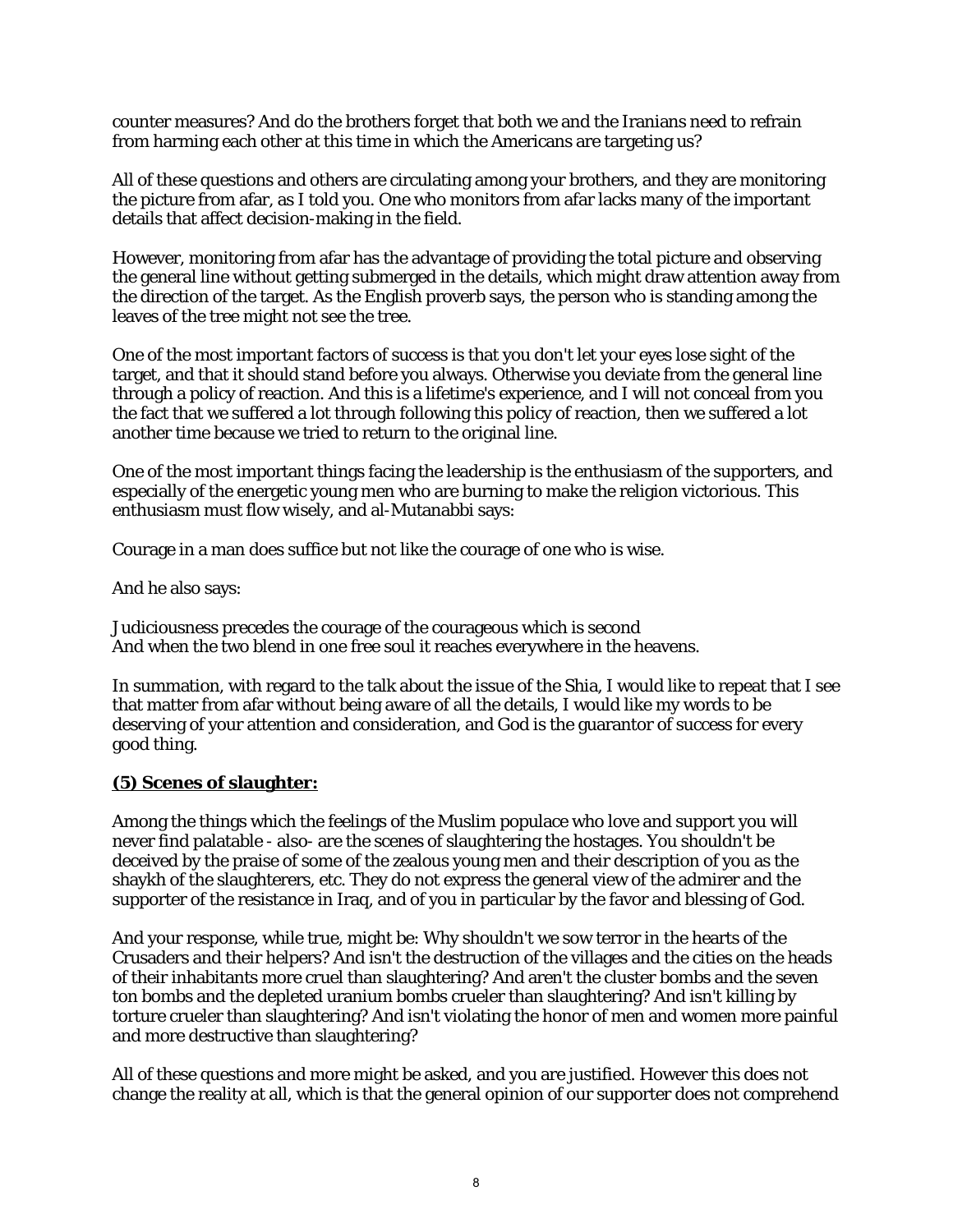that, and that this general opinion falls under a campaign by the malicious, perfidious, and fallacious campaign by the deceptive and fabricated media. And we would spare the people from the effect of questions about the usefulness of our actions in the hearts and minds of the general opinion that is essentially sympathetic to us.

And I say to you with sure feeling and I say: That the author of these lines has tasted the bitterness of American brutality, and that my favorite wife's chest was crushed by a concrete ceiling and she went on calling for aid to lift the stone block off her chest until she breathed her last, may God have mercy on her and accept her among the martyrs. As for my young daughter, she was afflicted by a cerebral hemorrhage, and she continued for a whole day suffering in pain until she expired. And to this day I do not know the location of the graves of my wife, my son, my daughter, and the rest of the three other families who were martyred in the incident and who were pulverized by the concrete ceiling, may God have mercy on them and the Muslim martyrs. Were they brought out of the rubble, or are they still buried beneath it to this day?

However, despite all of this, I say to you: that we are in a battle, and that more than half of this battle is taking place in the battlefield of the media. And that we are in a media battle in a race for the hearts and minds of our Umma. And that however far our capabilities reach, they will never be equal to one thousandth of the capabilities of the kingdom of Satan that is waging war on us. And we can kill the captives by bullet. That would achieve that which is sought after without exposing ourselves to the questions and answering to doubts. We don't need this.

E-I would like you to explain for us another issue related to Iraq, and I think without a doubt that you are the most knowledgeable about it. Can the assumption of leadership for the mujahedeen or a group of the mujahedeen by non-Iraqis stir up sensitivity for some people? And if there is sensitivity, what is its effect? And how can it be eliminated while preserving the commitment of the jihadist work and without exposing it to any shocks? Please inform us in detail regarding this matter.

F-Likewise I would like you to inform us about the Iraqi situation in general and the situation of the mujahedeen in particular in detail without exposing the security of the mujahedeen and the Muslims to danger. At the least, we should know as much as the enemy knows. And allow us to burden you with this trouble, for we are most eager to learn your news.

G-I have a definite desire to travel to you but I do not know whether that is possible from the standpoint of traveling and getting settled, so please let me know. And God is the guarantor of every good thing.

5-Please take every caution in the meetings, especially when someone claims to carry an important letter or contributions. It was in this way that they arrested Khalid Sheikh. Likewise, please, if you want to meet one of your assistants, I hope that you don't meet him in a public place or in a place that is not known to you. I hope that you would meet him in a secure place, not the place of your residence. Because Abu al-Faraj - may God set him free and release him from his torment - was lured by one of his brothers, who had been taken into custody, to meet him at a public location where a trap had been set.

6-The brothers informed me that you suggested to them sending some assistance. Our situation since Abu al-Faraj is good by the grace of God, but many of the lines have been cut off. Because of this, we need a payment while new lines are being opened. So, if you're capable of sending a payment of approximately one hundred thousand, we'll be very grateful to you.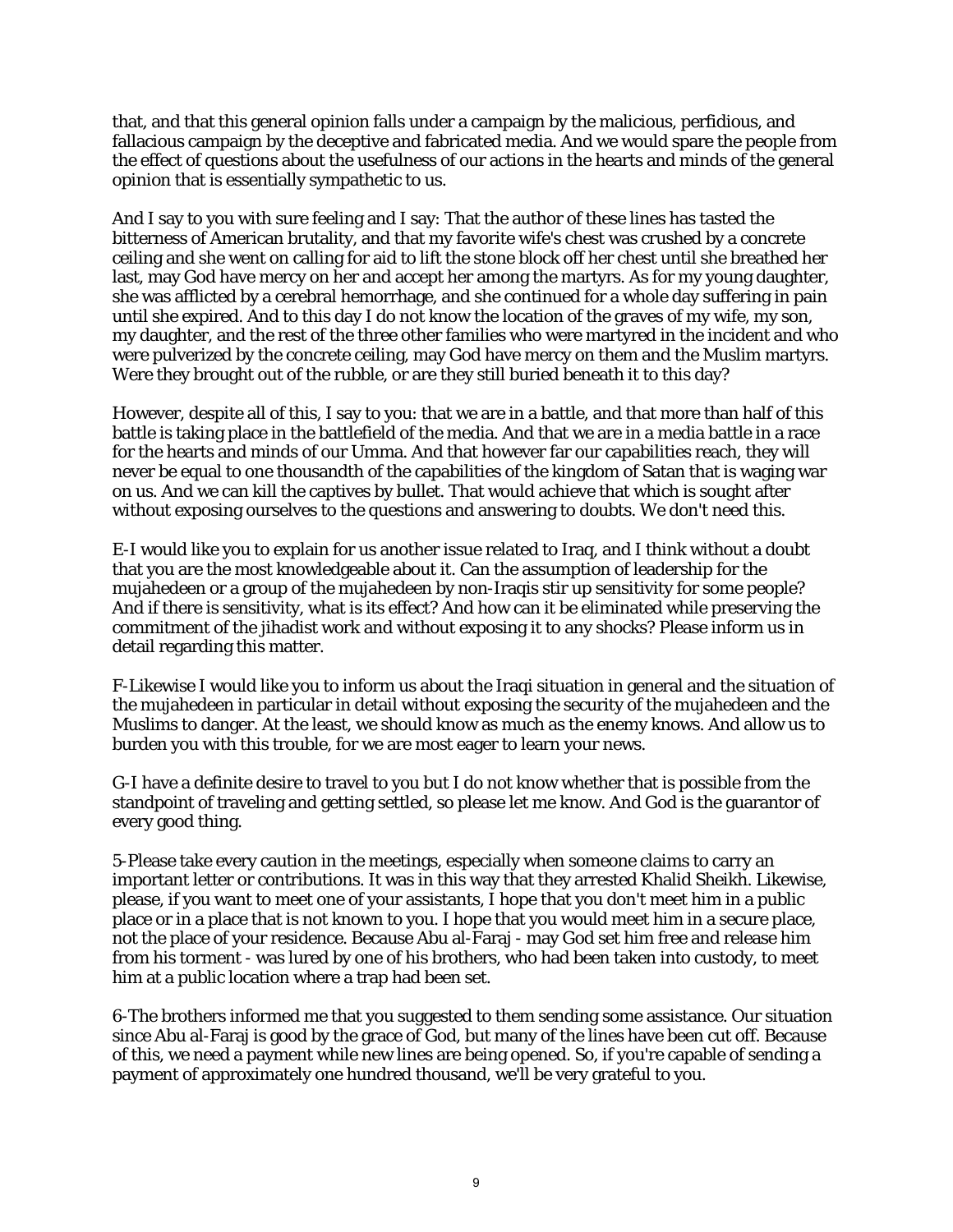7-The subject of the Algerian brothers at our end, there are fears from the previous experiences, so if you're able to get in touch with them and notify us of the details from them, we would be very grateful to you.

8-As for news on the poor servant,

A-During an earlier period I published some publications:

(1) Allegiance and exemption - A Faith transmitted, a lost reality.

(2) Strengthening the Banner of Islam - an article emphasizing the authority's commitment to monotheism.

??????????????????????????????????????????????????????????????????????????????

(3) Wind of Paradise - an article about: Most Honorable Sacrifices of the Believers - Campaigns of Death and Martyrdom.

I endeavored in this article to include what was written on the subject as much as I could. I also strived to verify every word in it, and it's an issue that took me almost a year or more.

(4) The Bitter Harvest - The Muslim Brotherhood in 60 Years - Second Edition 1426h - 2005m. In this edition, I wanted to delete all the extreme phrases for which there's no proof, and I referred to the book a number of times, then I wrote a new preface. In it I pointed out a dangerous trend of the Brotherhood, especially in the circumstances of the New Crusader War which was launched on the Islamic Umma. In my opinion, this edition is better than the first with respect to the calmness of the presentation instead of being emotional. The Brotherhood's danger is demonstrated by the weakening of the Islamic Resistance to the campaign of the Crusaders and their supporters. God is the only one who is perfect.

(5) I have also had fifteen audio statements published and six others that were not published for one reason or another. We ask God for acceptance and devotion. I will enclose for you the written statements and what I can of the audio and video statements with this message, God willing. If you find they are good, you can publish them. We seek God's assistance.

(6) I don't know if you all have contact with Abu Rasmi? Even if it is via the Internet, because I gave him a copy of my book (A Knight under the banner of the Prophet@) so he could attempt to publish it, and I lost the original. Al-Sharq al-Awsat newspaper published it truncated and jumbled. I think that the American intelligence services provided the aforementioned newspaper with it from my computer which they acquired, because the publication of the book coincided with a publication of messages from my computer in the same newspaper. So if you can contact him and get the original of the book, if that is possible for you all, then you can publish it on your blessed website and then send a copy to us, if that is possible.

B-As for my personal condition, I am in good health, blessings and wellness thanks to God and His grace. I am only lacking your pious prayers, in which I beg you not to forget me. God Almighty has blessed me with a daughter whom I have named (Nawwar), and Nawwar means: the timid female gazelle and the woman who is free from suspicion, and technically: it is the name of my maternal aunt who was a second mother to me and who stood with me during all the difficult and harsh times. I ask God to reward her for me with the best reward, and have mercy on her, our mothers and the Muslims.